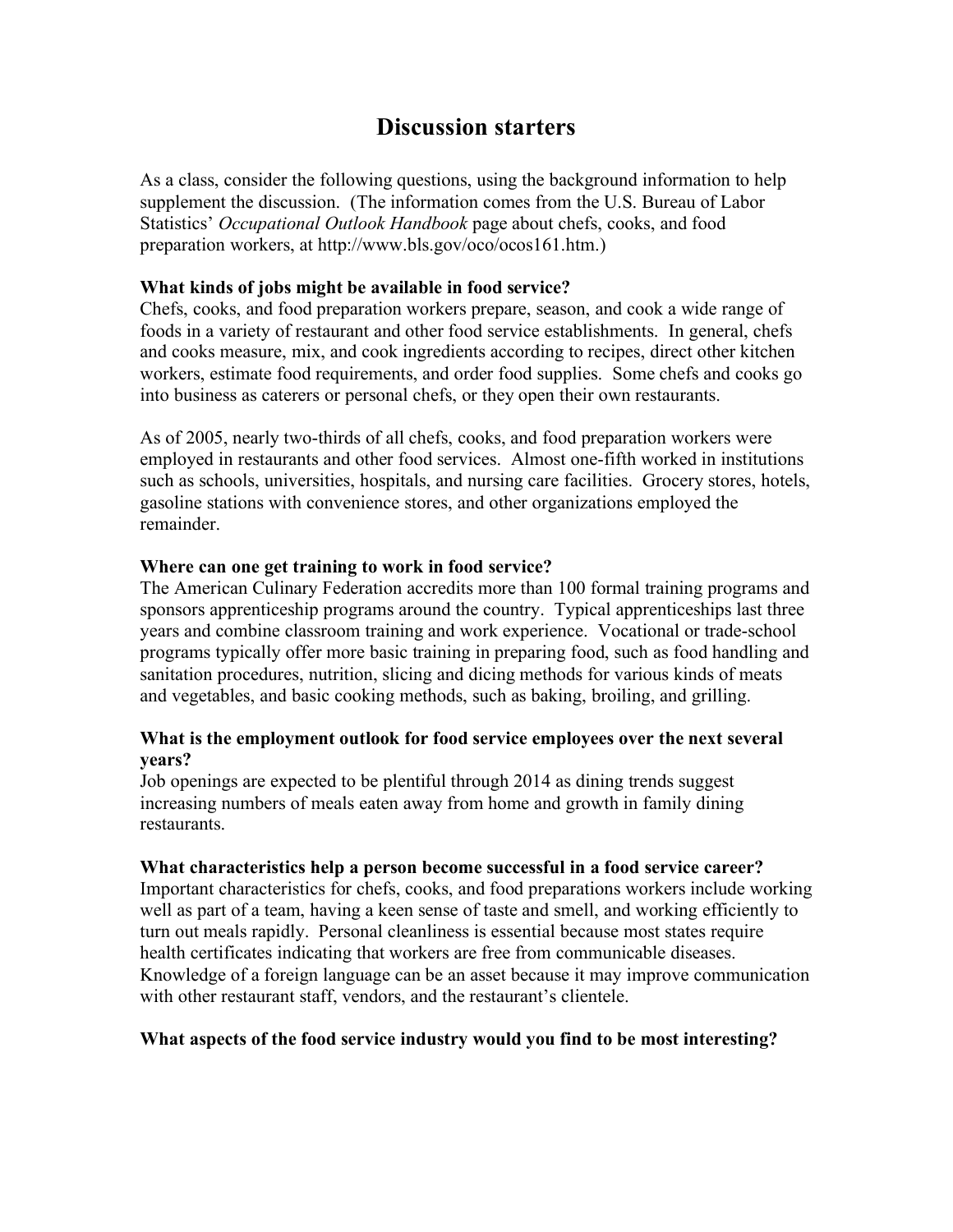# **Apple Pan Dowdy: How many recipes?**

1. The following recipe serves 8 people. You are planning a party for 16 people. How many times would you need to make this recipe to serve your guests? How much of each ingredient would you need to make your recipes? Write your new recipe in the chart.

| <b>Ingredients for 8</b>           | <b>Ingredients for 16</b> | <b>Ingredients for 20</b>       |
|------------------------------------|---------------------------|---------------------------------|
| $\frac{1}{2}$ cup brown sugar      | 1 cup brown sugar         | $1\frac{1}{4}$ cups brown sugar |
| $\frac{1}{4}$ cup chopped walnuts  | $\frac{1}{2}$ cup walnuts | 5/8 cup walnuts                 |
| $\frac{1}{4}$ cup raisins          | $\frac{1}{2}$ cup raisins | 5/8 cup raisins                 |
| 3 cups apples, sliced              | <b>6 cups apples</b>      | $7\frac{1}{2}$ cups apples      |
| $\frac{1}{4}$ cup butter, softened | $\frac{1}{2}$ cup butter  | 5/8 cup butter                  |
| $2/3$ cup sugar                    | 1 1/3 cups sugar          | 1 2/3 cups sugar                |
| 2 eggs, beaten                     | 4 eggs                    | 5 eggs                          |
| 4 tsp baking powder                | 8 tsp baking powder       | 10 tsp baking powder            |
| $\frac{1}{2}$ tsp salt             | 1 tsp salt                | $1\frac{1}{4}$ tsp salt         |
| $1\frac{1}{2}$ cups milk           | 3 cups milk               | $3\frac{3}{4}$ cups milk        |
| $2\frac{1}{4}$ cups flour          | $4\frac{1}{2}$ cups flour | 5 5/8 cups flour                |

### Apple Pan Dowdy